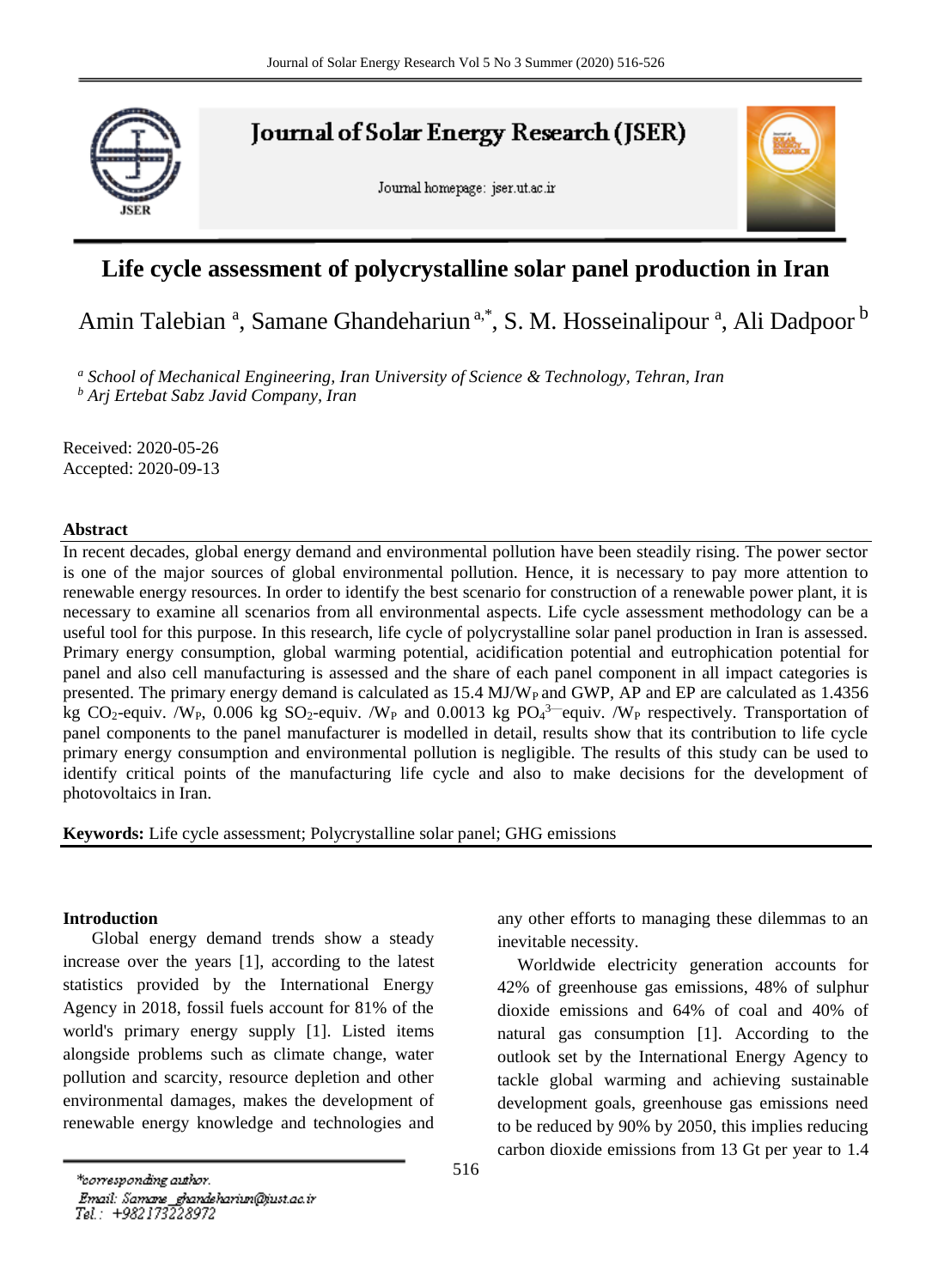Gt [\[2\]](#page-8-1). It is furthermore necessary to increase the share of wind and solar power plants in global electricity generation by 9.3 times by 2040 to achieve the sustainable development horizon. If this prospect occurs, wind and solar power plants will account for 38% of total electricity generation [\[1\]](#page-8-0). In this regard, many governments have adopted policies that will accelerate and facilitate the development of electricity through low-carbon technologies [\[3\]](#page-8-2).

Currently, photovoltaic and wind technologies account for 23% of total renewable electricity generation, followed by hydro-electricity generation with a share of 64% [\[4,](#page-8-3) [5\]](#page-8-4). It should be noted that the installed capacity of photovoltaic systems experienced a 50-fold increase between 2007 and 2017 and their share in global electricity generation increased from 0.03% in 2006 to 1.3% in 2016 [\[4,](#page-8-3) [5\]](#page-8-4).

According to latest statistics released by the Iranian Ministry of Energy by the end of the solar year 1397, only about 1% of the country's electricity is generated by renewable energy sources [\[6\]](#page-8-5). This represents a significant difference with the sustainable development approach outlined by the International Energy Agency. Therefore, the study and development of renewable energy industry in Iran should be considered as an essential necessity.

Constructing a renewable power plant under any circumstances does not necessarily mean clean energy production and cannot be considered more appropriate than other electricity generation scenarios. In other words, changing point of view and paying attention to all the stages in the production, installation, commissioning and operation of power plant components can indicate significant pollutant emissions and remarkable energy consumption. Therefore, it is imperative to employ a tool that be able to calculate the total energy and resource consumption and pollutant emissions at all stages of power plant construction [\[7,](#page-8-6) [8\]](#page-8-7).

Among the methods available to measure the environmental aspects of a product or process, Life Cycle Assessment (LCA) is one of the leading approaches that can estimate cumulative

environmental impacts arising from all stages of a product or process life cycle [\[9\]](#page-9-0).

Several studies have been carried out on life cycle assessment of photovoltaic power plants from various aspects. Life cycle assessment of a  $4.2 \text{ kW}_P$ grid-connected photovoltaic system mounted on a building rooftop at the University of Murcia is conducted by Valverde et al. [\[10\]](#page-9-1). All components of the system including panel, inverter, battery, structure and cable are considered, energy consumption and impacts on global warming are investigated. The Energy Pay-back Time (EPBT) is found to be  $9.08$  years and the specific  $CO<sub>2</sub>$ emissions is calculated as 131 g/kWh. Sumper et al. performed a life cycle assessment on a 200 kW<sub>P</sub> roof top photovoltaic system with polycrystalline silicon modules [\[11\]](#page-9-2). The authors evaluate the net energy pay-back and greenhouse gas emission rates. The EPBT is between 3.5 and 5 years, depending on the irradiation.

Environmental footprint estimation of a gridconnected  $20$  MW<sub>P</sub> capacity ground mounted PV system located in Felsőzsolca, Hungary is carried out by Szilágyi and Gróf [\[12\]](#page-9-3). Their results indicate that the production of photovoltaic modules account for around half of the total aggregated environmental impacts. The power plant reduces the environmental footprint by 75% compared to the Hungarian grid mix.

Pacca et al. compare polycrystalline silicon PVs with amorphous silicon in an installation of 33 kW roof top photovoltaic system [\[13\]](#page-9-4). The NER of polycrystalline modules is 2.7 and the EPBT is 7.4 year versus a ratio of 5.14 and 3.15 years for amorphous silicon. For the  $CO<sub>2</sub>$  emissions, the latter obtains 34.3 g  $CO_2$ -equiv. /kWh against 72.4 for the former.

Three different multi-Si PV technologies are compared by Luo et al. [\[14\]](#page-9-5). These three types are Aluminium back surface field (Al-BSF), Passivated emitter and rear cell (PERC) and PERC solar cells with the frameless double-glass module structure. The EPBTs are 1.11, 1.08 and 1.01 years, respectively, while their GHG emissions are 30.2, 29.2 and 20.9 g  $CO_2$ -equiv. /kWh, respectively.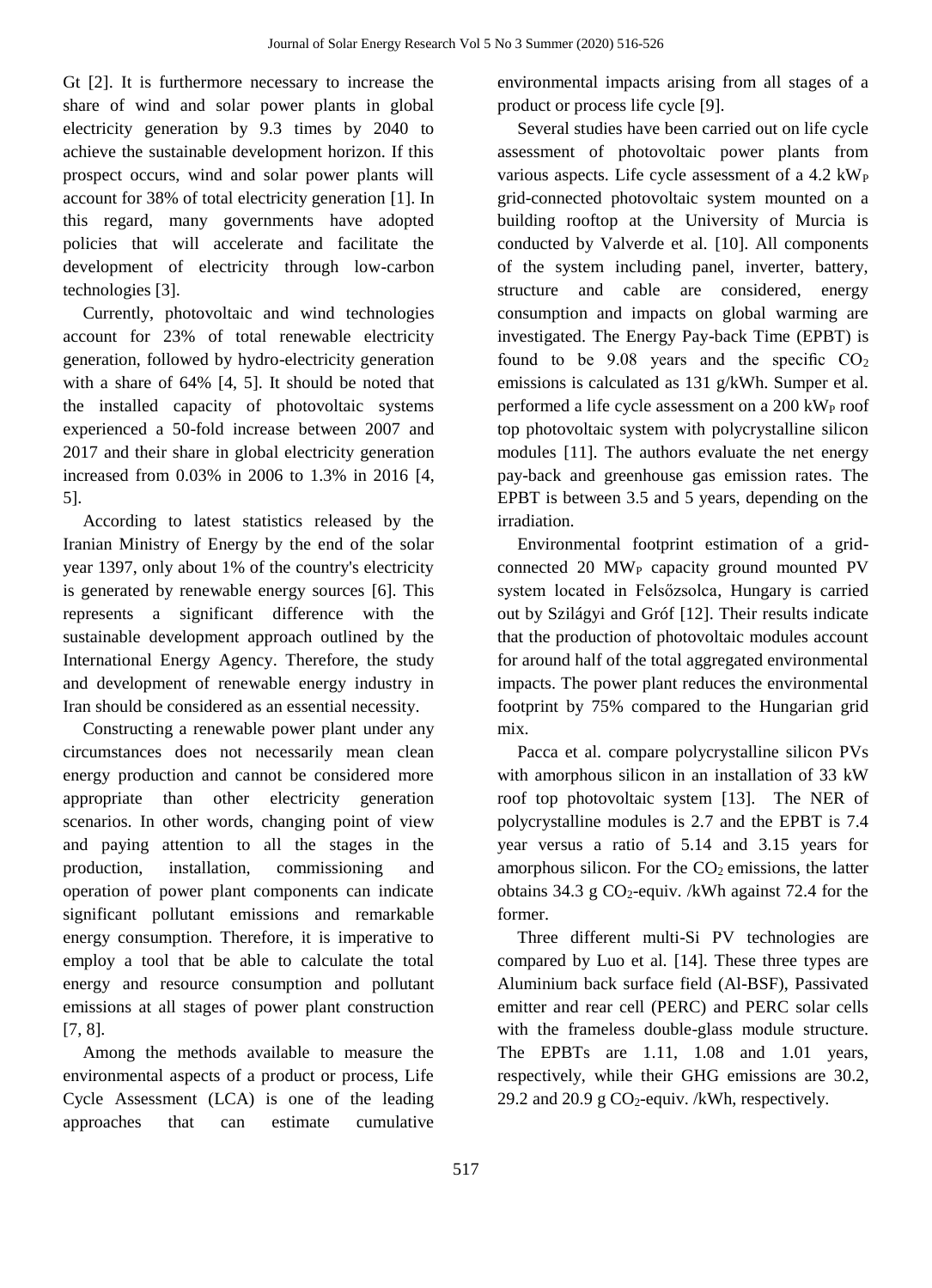A review of life cycle assessment studies of both off-grid and on-grid photovoltaic systems counting all components such as panels, inverters, structures, cables, connectors, etc. indicates that Up to 70% of primary energy consumption and pollutant emissions are related to panel production process [\[10,](#page-9-1) [12,](#page-9-3) [15-](#page-9-6) [17\]](#page-9-6). Therefore, modelling of solar panel production process can be considered as the most essential part of the life cycle assessment of photovoltaic systems.

Review of previous studies shows that the transportation of components in solar panel production process has mainly been neglected, while the reason for this is not explained.

No publication has been found on an LCA of solar panel production as a major component of photovoltaic power plants specific to Iran. The objectives of this paper are to:

 Quantitatively assess the environmental impacts of solar panel manufacturing in Iran to provide a basis for energy policy-making process regarding the sustainable development.

 Identify the most important factors of energy consumption and environmental pollution in the panel manufacturing life cycle.

 Consider the panel components transportation to the panel manufacturer in Iran and evaluating its contribution to the life cycle primary energy consumption an environmental pollution.

# **2. Materials and Methods**

## **2.1. Life Cycle Assessment**

Life Cycle Assessment is a "cradle to grave" approach to evaluating systems, processes, products, and services. This methodology allows estimating the cumulative environmental impacts of all stages of the life cycle. In the present study, life cycle assessment was performed based on the methodology presented in ISO 14040 [\[9\]](#page-9-0). Based on this standard, assessment is performed in four main stages as follows:

- The goal and scope definition, at this stage the overall framework of the study is determined and functional unit and system boundaries are defined [\[9\]](#page-9-0).

- Inventory analysis, which is the inventory of the total energy use, raw material use, air and water emissions and the total solid waste produced from the cradle-to-grave [\[9\]](#page-9-0).

- Impact assessment, which tries to link each life cycle inventory to its related environmental impact(s) [\[18\]](#page-9-7). As stated in ISO 14042, life cycle inventory results are classified into impact categories, each with a category indicator [\[19\]](#page-9-8).

- Interpretation, at this stage the findings from the impact assessment are considered to present consistent results based on the goal and scope of the study [\[9\]](#page-9-0).

This study focuses on life cycle assessment of multicrystalline solar panel production in Fars, Iran. Production of a  $320$  W<sub>P</sub> photovoltaic panel is considered as functional unit.

System boundary examined in this study is shown in Figure 1. The intended system boundaries cover all stages of the production chain, including raw material extraction, upstream and midstream processes, component fabrication and transportation.

### **2.2. Input data and assumptions Technical specifications of the panel**

Table 1 shows the technical specifications of the panel. The panel consists of six components: cell, EVA, backsheet, solar glass, frame, junction box.

Table 1. Technical specifications of the panel

| Item                                                     | Description                     |  |
|----------------------------------------------------------|---------------------------------|--|
| <b>Module Dimensions</b>                                 | $1956 \times 992 \times 40$ mm  |  |
| Solar Cells                                              | Polycrystalline $156.75 \times$ |  |
|                                                          | 156.75 mm                       |  |
| Number of cells per                                      | 72 cells $(6 \times 12)$        |  |
| module                                                   |                                 |  |
| Maximum power at                                         | $320 \text{ W}_P$               |  |
| $STC^*(P_{max})$                                         |                                 |  |
| Efficiency                                               | 16.5%                           |  |
| Weight                                                   | $22 \text{ kg}$                 |  |
| Operation life                                           | 25 years                        |  |
| *STC: Standard Test Condition; Irradiance 1000           |                                 |  |
| $W/m2$ , Cell Temperature (25 $\pm$ 2) °C, AM1.5 acc. to |                                 |  |
| IEC 60904-3                                              |                                 |  |
|                                                          |                                 |  |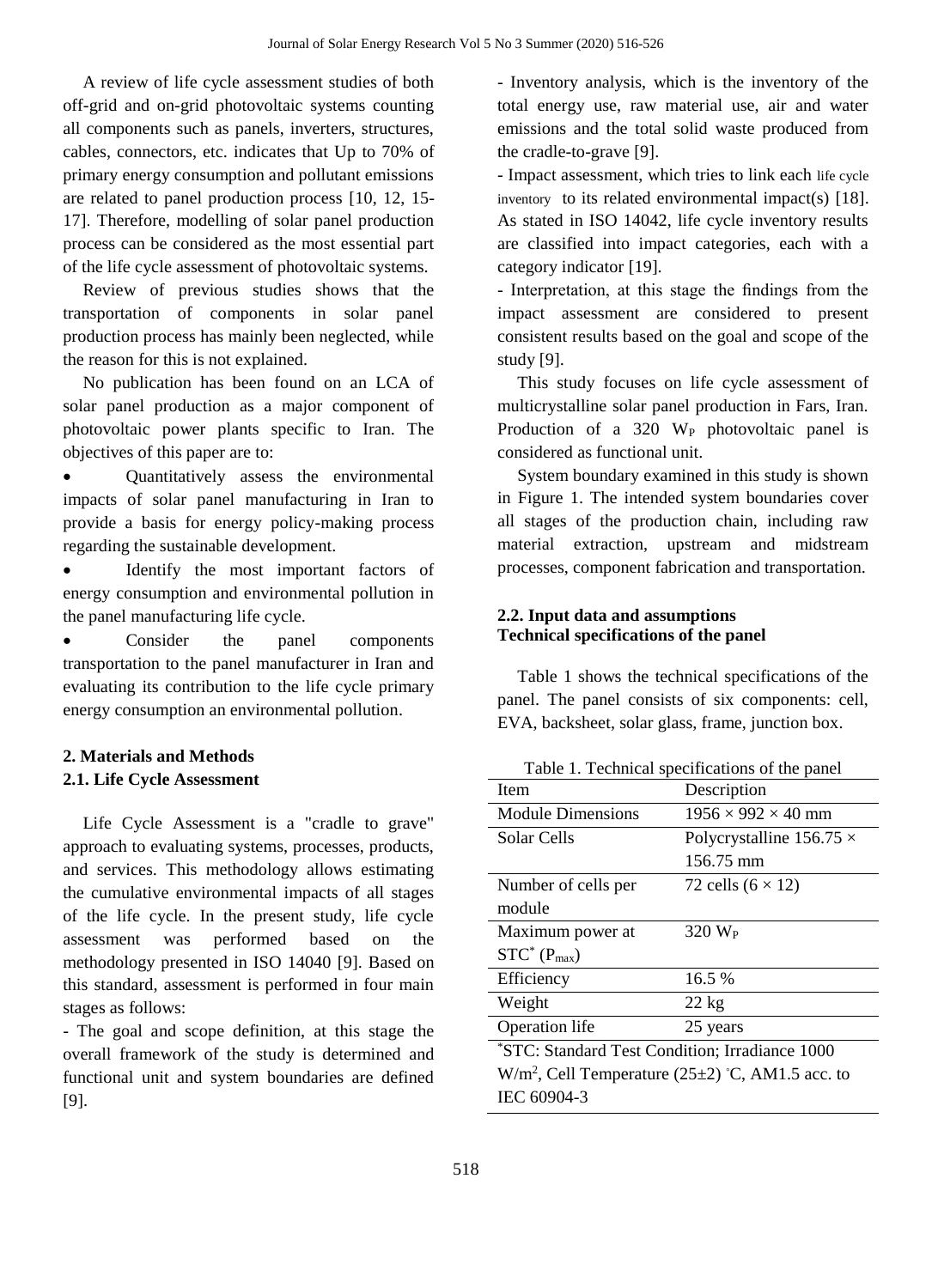

Figure 1. Life cycle assessment boundary

Panel components are mainly manufactured in various Chinese companies and imported to Iran. Other components are manufactured by Iranian companies and assembly is carried out at the mentioned factory.

#### **Silica extraction**

Silica (Silicon dioxide) is the main primary source of silicon production, which is one of the key ingredients in production of electrical equipment. Silica is mainly produced by the processing and refining of quartzite or sandstone. Silica extraction can be considered as the beginning step in the solar cell production process [\[20\]](#page-9-9).

#### **Metallurgical silicon production**

At this stage, Silica is converted to silicon. This stage is a costly process in which considerable energy is consumed. The silicon produced at this stage has a purity of about 98%, which is mainly used in steel and aluminium industries. This product is called "metallurgical silicon" and does not have sufficient purity for use in the solar cell industry [21]. This process is mainly carried out during the reducing reaction between quartzite powder and coal in an electric arc furnace [22].

Since the cells used in the solar panel being assessed are produced in China, the life cycle inventory data of this process were extracted from Ye et al.'s, research [23].

#### **Solar grade silicon production**

Different methods exist to obtain solar-grade silicon. Because the most widely used method for producing solar grade silicon is the "modified Siemens process", this process is taken into account for modelling the panel production in this study. Life cycle inventory data for this stage is obtained from the research of Fu et al. [24].

#### **Polycrystalline silicon ingot and wafer production**

At this stage, the pure silicon produced in the previous stage is melted and the ingots with new crystal structure are produced. The production of ingots can be done by casting or a process known as the "Czochralski process ", the latter being used for the production of monocrystalline ingots [25]. Later, the ingots were cut into thin layers called "wafer". In this study, the wafer thickness is considered 220±20 μm based on the information provided by the cell manufacturer.

#### **Cell production**

During heat treatment and chemical reaction, a very thin layer of wafer surface is removed for the purpose of repairing the damage caused during cutting. The grey surface of the wafer turns blue and irregular pattern of pyramids is created on the wafer surface to absorb more radiation [25].

Since silicon is a semiconductor and the nature of photovoltaic phenomenon is based on free electrons transfer in different parts of a semiconductor, in a process known as "Doping" some impurities penetrate the wafer surface at a reaction temperature of 850 - 900 °C to form semiconductor n-type layer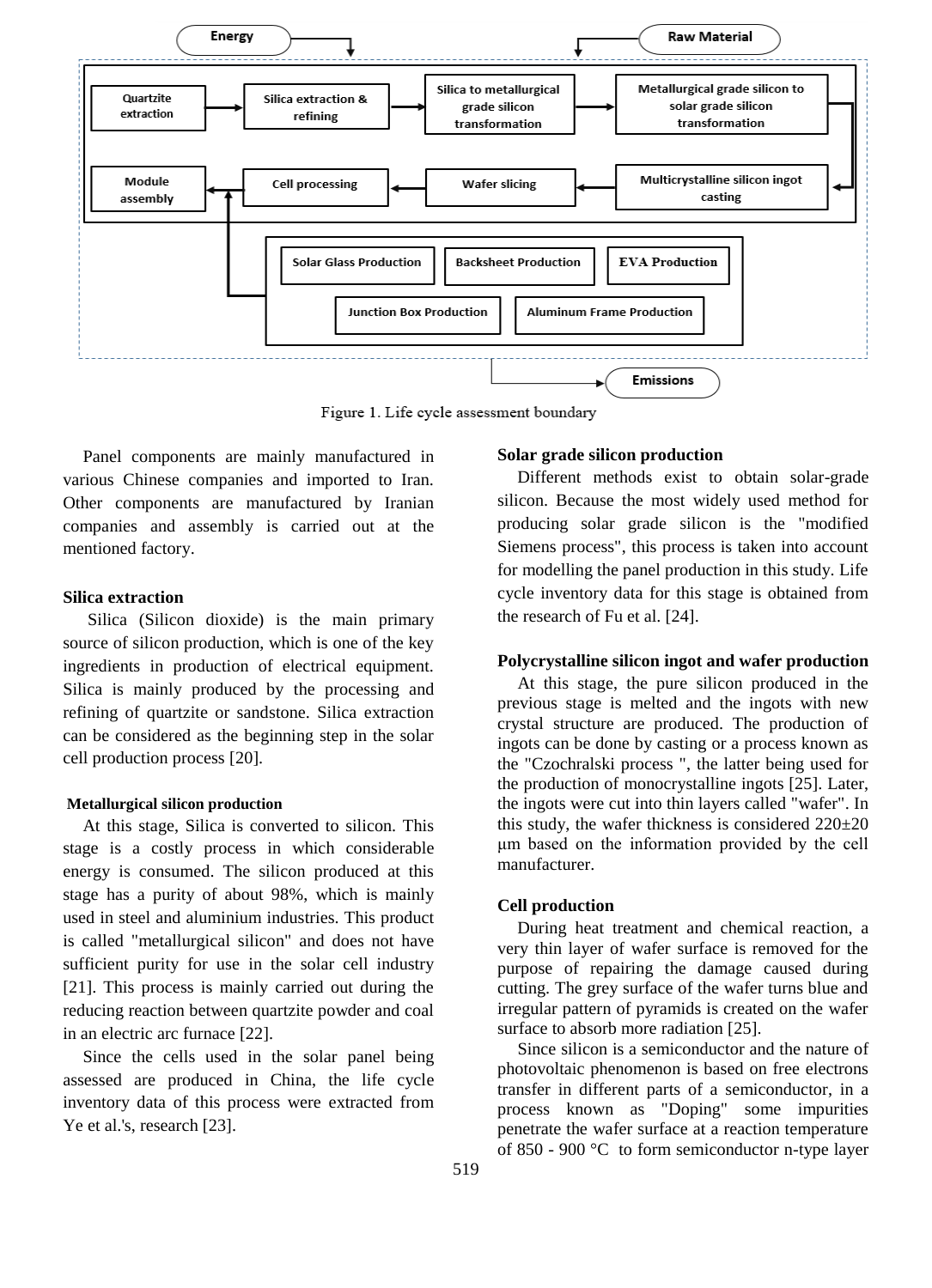[25]. In this study, based on the most widely used industrial method, phosphorus doping is considered to create p-n junction. Based on information provided by the cell manufacturer, the cell surface is covered with silicon nitride anti reflection coating. The weight of the cell used in the panel is  $11.5\pm0.5$ g. Electricity and material consumption for producing the panel, including all mentioned stages is presented in Table 2.

| Table 2. Life cycle material and electricity     |
|--------------------------------------------------|
| consumption for the cell production <sup>a</sup> |

| Material                                     | Amount  | Unit             |
|----------------------------------------------|---------|------------------|
| Acetic acid (98%)                            | 0.6     | kg               |
| Aluminium                                    | 0.38    | kg               |
| Ammonia                                      | 0.348   | kg               |
| Argon                                        | 10.5    | kg               |
| Compressed air                               | 47.81   | $\overline{m}^3$ |
| Electricity                                  | 3155.49 | MJ               |
| Ethanol (97%)                                | 0.23    | kg               |
| Flat glass (uncoated)                        | 2.47    | kg               |
| Hydrochloric acid (30%)                      | 5.5     | kg               |
| Hydrogen                                     | 0.5     | kg               |
| Hydrogen fluoride                            | 1.094   | kg               |
| Hydrogen peroxide (50%)                      | 0.44    | kg               |
| Natural gas                                  | 0.59    | kg               |
| Nitric acid (50%)                            | 1.45    | kg               |
| Nitrogen                                     | 78.78   | kg               |
| Phosphoric acid (85%)                        | 0.00931 | kg               |
| Potassium hydroxide                          | 2.76    | kg               |
| Quicklime                                    | 6.52    | kg               |
| Sand quartz                                  | 15.37   | kg               |
| Silicon (metallurgical grade)                | 6.08    | kg               |
| Silicon carbide                              | 0.238   | kg               |
| Silicon tetrachloride                        | 8.29    | $\rm kg$         |
| Silver                                       | 0.068   | kg               |
| Sodium hydroxide (50%)                       | 4.85    | kg               |
| Steam                                        | 418.75  | kg               |
| Steel wire rod                               | 17.11   | kg               |
| <sup>a</sup> Derived from Ref. [20,21,23-26] |         |                  |

#### **Other panel components**

In order to fix solar cells and to protect them against environmental damages, they are encapsulated by a very thin, transparent layer of ethylene vinyl acetate, which is called "EVA Sheet". This component is modelled based on the manufacturer's information and Ecoinvent database (version 3) [26].

"Solar Backsheet" is the last layer at the bottom of the solar PV panel and is typically made of a polymer or a combination of polymers. This layer can protect the panel from moisture, dirt, dust and other particles. According to information provided by the manufacturer, this component is made of three layers of equal thickness, the middle layer being polyethylene terephthalate and the other two layers being polyvinyl fluoride. This component is modelled based on the manufacturer's information and Ecoinvent database (version 3) [26].

"Junction Box" can be considered as a tool to connect a panel to the network or other panels. This component is modelled on the basis of manufacturer's information, Ecoinvent database (version 3) [26] and guidelines developed by the International Energy Agency for Life Cycle Assessment of Photovoltaic Systems [27].

The frame used in the panel production is made of silver anodized aluminium alloy which is manufactured in Iran. Hence, this component is modelled on the basis of research that have assessed the life cycle of extruded aluminium production in Iran [28].

Anti-Reflective tempered solar glass is used in the panel production. This component is modelled on the basis of manufacturer's information and Ecoinvent database (version 3) [26]. Specifications of solar panel components is presented in Table 3.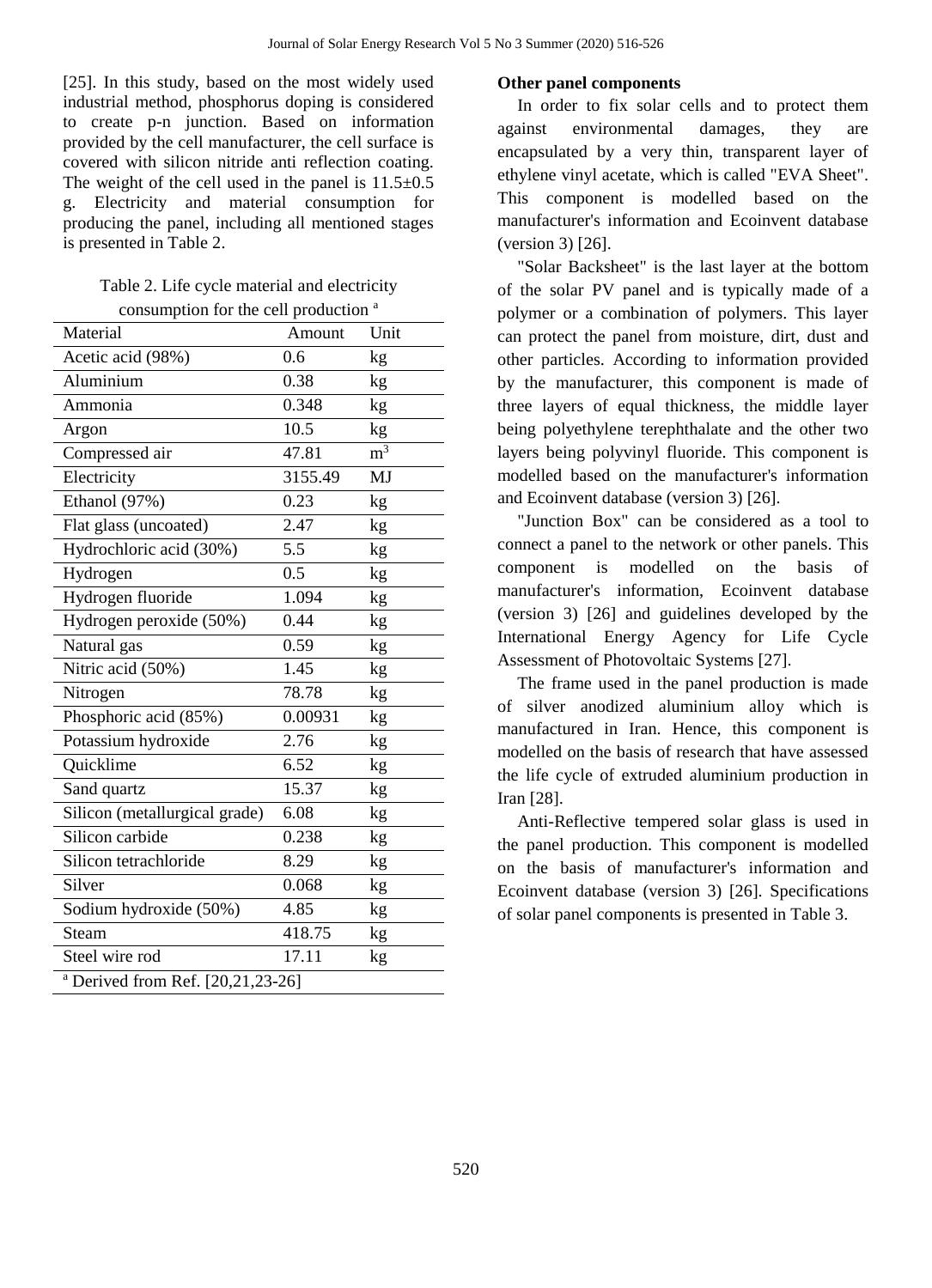| Component        | Material                                                   | Description                                              | Manufacturing<br>Country |
|------------------|------------------------------------------------------------|----------------------------------------------------------|--------------------------|
| Frame            | Silver Anodized Aluminium Alloy<br>(Aluminium Alloy: 6063) | Longitudinal side: 0.833 kg<br>Transverse side: 0.456 kg | Iran                     |
| <b>EVA</b>       | Ethylene-vinyl acetate                                     | Thickness: 0.5 mm                                        | China                    |
|                  |                                                            | Density: $0.96$ g/cm <sup>3</sup>                        |                          |
| <b>Backsheet</b> | Polyvinyl fluoride, Polyethylene                           | Thickness: $315 \mu m$                                   | China                    |
|                  | terephthalate                                              |                                                          |                          |
| Solar Glass      | Tempered Glass+ Anti-Reflection                            | Thickness: 3.2 mm                                        | China                    |
|                  | Coating                                                    | Density: $2.4872$ g/cm <sup>3</sup>                      |                          |
| Junction         | Polypropylene                                              | Weight: $350 g$                                          | China                    |
| <b>Box</b>       |                                                            |                                                          |                          |

Table 3. Technical specifications of the panel components

#### **Transportation**

The exact location of all panel components manufacturers in Iran and China is specified by contacting these companies and the type of transportation at all stages is determined. Next, the distances are measured using Google Maps, transportation is modelled and its environmental aspects are assessed. Ecoinvent database (version 3) [26] has been used for inventory analysis of transportation.

#### **Impact assessment**

Primary energy consumption is one of the impact categories considered in this study. Cumulative Energy Demand (CED) is used to calculate the whole life cycle primary energy input, this includes the direct uses as well as the indirect consumption of energy due to the use of, e.g. construction materials or raw materials. This method has been firstly developed in the early seventies after the first oil crisis [29, 30].

Global warming is one of the major global issues in today's world that causes rising average global temperatures, sea level rise, climate change, melting glaciers and numerous ecological impacts [31]. This environmental issue is considered as one of the impacts categories in this study.

Acidification is another global environmental problem that has been assessed in this study. Acidification refers to the release of any acidic substances into the atmosphere, which can

subsequently enter water and soil, resulting in the death of living organisms in aquatic ecosystems, vegetation loss, and soil fertility decline [32].

Eutrophication is also considered in this study. This impact category can be defined as an undesirable explosion of living aquatic-based organisms in lakes, enclosed bays and estuaries that results in oxygen depletion that can destroy an aquatic ecosystem. It could be regarded as the most important environmental issue caused by phosphorus losses [33].

CML 2001 methodology is utilized for environmental impact assessment. This method is developed by the Institute of Environmental Sciences, Leiden University, The Netherlands [34]. Simapro 9 is used for life cycle modelling in this research [35].

#### **3. Results & Discussion**

The total primary energy consumption- from renewable and non-renewable resources- for panel production is calculated as 4929 MJ of which 4806 MJ is related to the panel manufacturing process, including all stages from raw material extraction to panel production, and 123 MJ is related to the transportation.

In order to compare the solar panel manufacturing with the others, it is appropriate to provide the primary energy consumption for manufacturing the panel per its peak power generation. This is calculated as  $15.4$  MJ/W<sub>P</sub>. Life cycle primary energy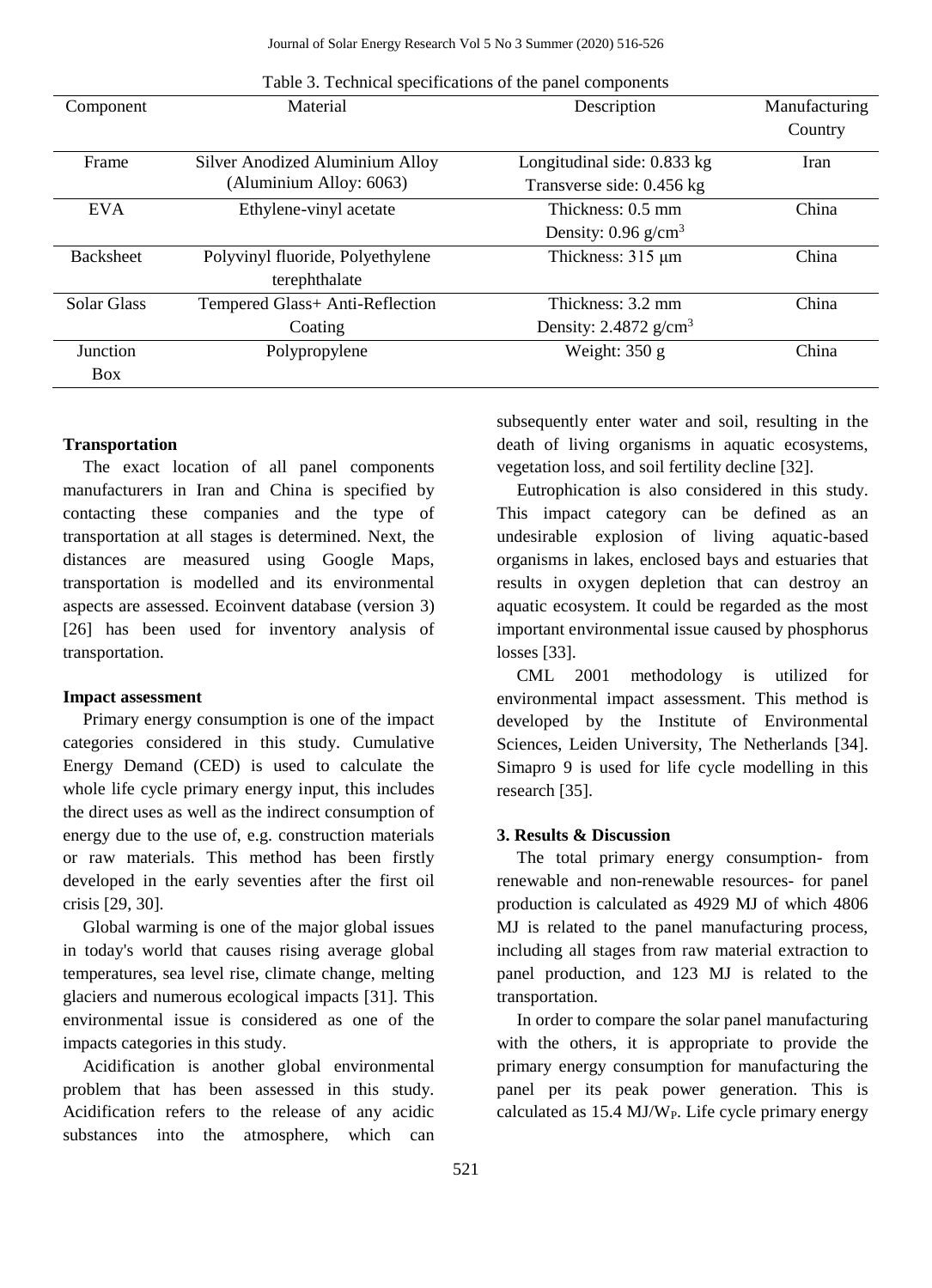consumption for the panel manufacturing is presented in Figure 2.



Transportation of panel components from Iranian and Chinese manufacturers accounts for 2.52% of primary energy consumption. As mentioned, this case is usually neglected in previous studies while the reason is not explained. Calculated share for transportation indicates that the estimates considered in previous studies can be largely acceptable.

The results presented in Figure 2 show that the solar cell production life cycle accounts for 84.21% of the total primary energy consumption. Therefore, it is necessary to assess the life cycle of cell production separately. Figure 3 displays the life cycle primary energy consumption for manufacturing the polycrystalline solar cell.



Figure 3. Life cycle primary energy supply

The results presented in Figure 3 show that the process of producing purified silicon for the production of solar cells and the process of converting polycrystalline wafers into cells account for 65% and 25.24% of the total primary energy

consumption for the polycrystalline cell production and also account for 54.72% and 21.25% of the total primary energy consumption for panel production, respectively.

Global Warming Potential (GWP) during the panel production life cycle is calculated as 459.4 kg  $CO<sub>2</sub>$ -equiv. which can be presented as 1.4356 kg  $CO<sub>2</sub>$ -equiv. /W<sub>P</sub> according to the panel peak power generation. Transportation with a share of 1.72% of total GWP accounts for 7.9 kg  $CO<sub>2</sub>$ -equiv. for each panel. Figure 4 shows the life cycle global warming potential.



Acidification Potential (AP) for the PV panel is 1.93 kg  $SO_2$ -equiv. which can be presented as 0.006 kg  $SO_2$ -equiv. /W<sub>P</sub>. Transportation with a share of 4.12% of total AP accounts for  $0.07954$  kg SO<sub>2</sub>equiv. for each panel. Life cycle acidification potential is illustrated in Figure 5.



Figure 5. Life cycle acidification potential

The panel production Eutrophication Potential (EP) is calculated as  $0.4141$  kg  $PO<sub>4</sub><sup>3</sup>$ -equiv. which can be presented as  $0.0013$  kg  $PO<sub>4</sub><sup>3</sup>$ -equiv. /W<sub>P</sub>. Transportation with a share of 2.57% of total EP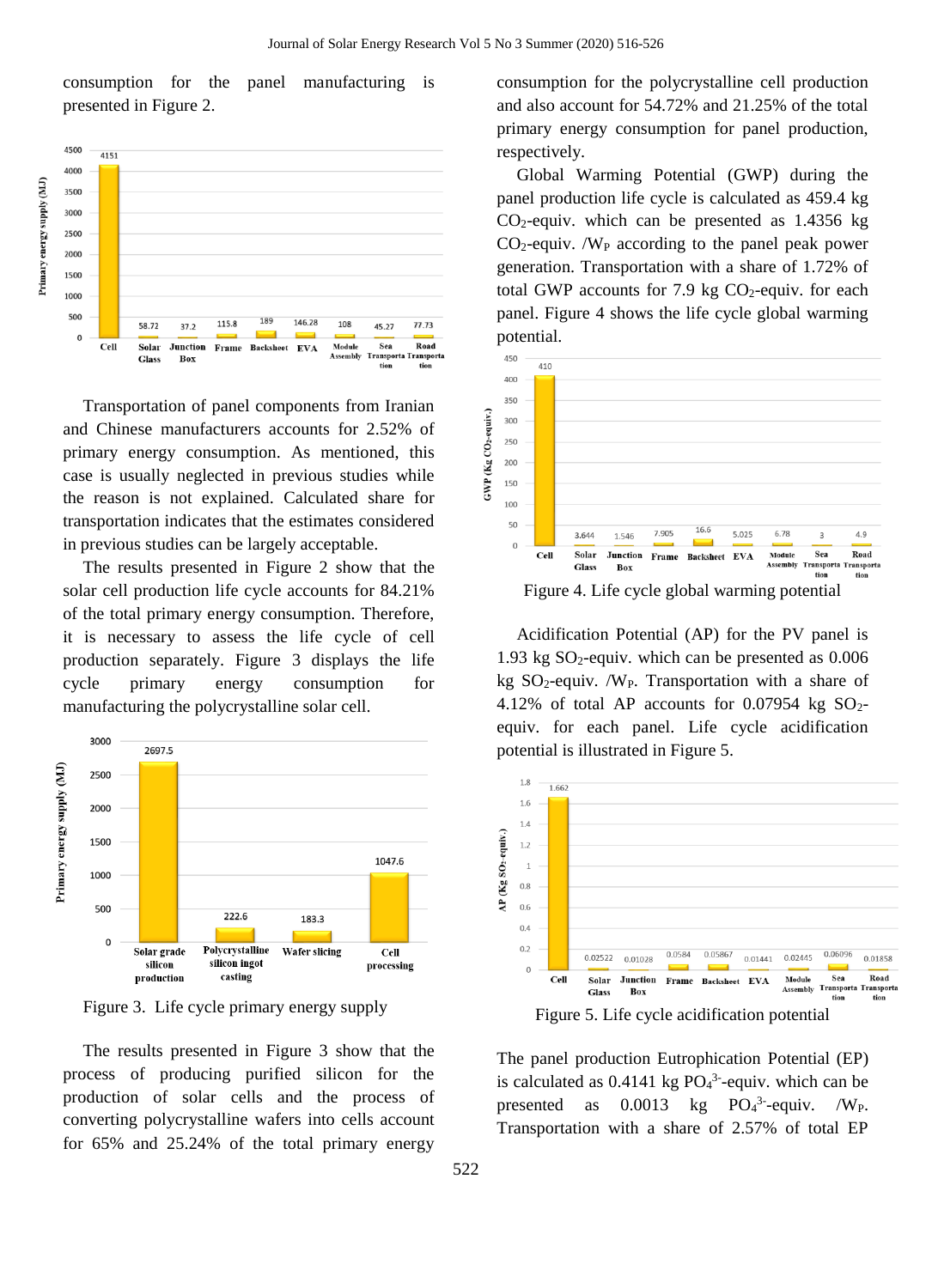accounts for  $0.01065$  kg  $PO<sub>4</sub><sup>3</sup>$ -equiv. for each panel. Life cycle eutrophication potential is presented in Figure 6.



Base on the results above, cell production has the largest share of energy consumption and environmental pollution. Therefore, efforts to increase productivity in this sector have a higher priority than other components.

In addition to the case of primary energy consumption related to transportation, emissions of pollutant at all stages of the life cycle shows that regardless of this item, does not cause much damage to the accuracy of modelling.

A comparison between some of the results obtained in this study and other similar studies is presented in Table 4. Comparing the results shows a very good match in some cases and a big difference in some others. This difference can be attributed mainly to the nature of the life cycle assessment method, since the boundaries of analysis and the parameters involved determine the results of a life

cycle assessment study. For example, in a study by Xu et al. wiring, inverter, and holder is considered and so, a larger GWP was calculated [36].

In addition to the above, the inherent trend of technology development, the way raw materials are supplied, the differences in production processes, different locations of production and some other reasons have made these differences. For this reason, it can be said that the results of a life cycle assessment study cannot be fully generalized to all other similar cases.

The panel components contribution to primary energy consumption and environmental pollution indicates that they do not have the same share in all impact categories. Therefore, it can be said that the selection of environment friendly scenario for solar panel production cannot be done only based on one impact category. It seems that the life cycle assessment methodology- especially the endpoint methods- can be very effective for finding the most appropriate process.

#### **4. Conclusions**

Increasing rate of environmental damage across the planet is undeniable. The electricity industry is one of the main causes of these environmental issues. That is why the development of renewable electricity industry needs to be considered not as a useful proposition but as an inevitable necessity.

If the energy industry policymaker decides to construct renewable power plants in a region or to support the constructers of renewable power plants in the same region, there are a variety of options among

| Item              | Comparison Criteria            | Present study | Other researches |        |                          |         |
|-------------------|--------------------------------|---------------|------------------|--------|--------------------------|---------|
|                   |                                |               | $[37]$           | $[38]$ | [36]                     | $[39]$  |
| Primary<br>Energy | $MJ/m2$ module                 | 2540.72       | ۰                | -      |                          | 4944.44 |
| <b>GWP</b>        | $Kg CO2$ -equiv. / $W_P$       | 1.4356        |                  | 1.44   | 2.06                     |         |
|                   | $kg CO2$ -equiv. /kg<br>module | 20.88         | 27.2             | ۰      | $\overline{\phantom{0}}$ |         |
| AP                | $Kg SO2$ -equiv. / $WP$        | 0.006         |                  |        | 0.02                     |         |

| Table 4. Comparison of life cycle primary energy supply and environmental pollution with similar studies |  |
|----------------------------------------------------------------------------------------------------------|--|
|                                                                                                          |  |
|                                                                                                          |  |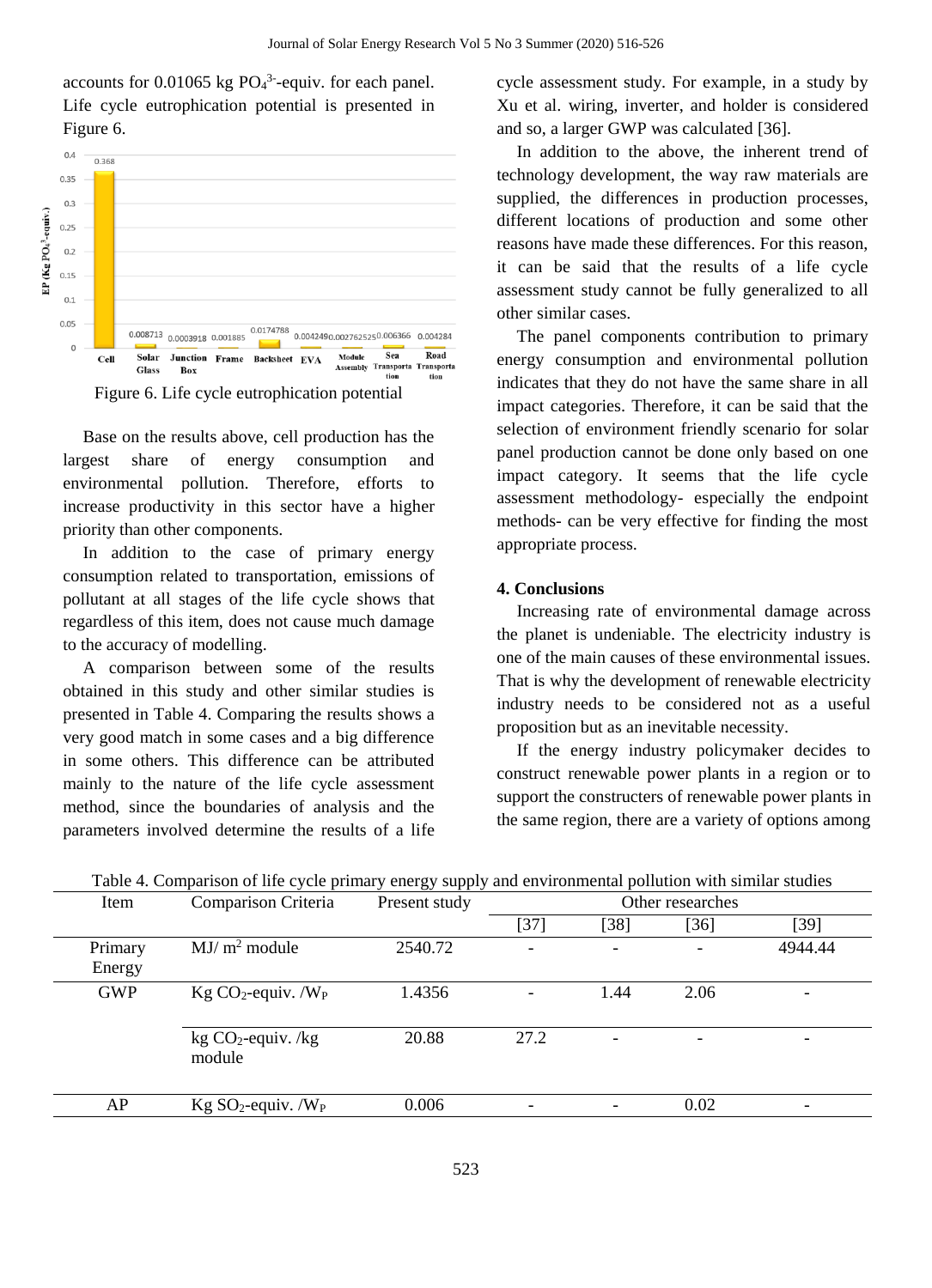the types of power generation methods and how to construct them. In such a situation, it seems necessary to make use of a tool which be able to identify the most suitable scenario. Evidently, the life cycle assessment methodology with the approach of cradle to grave analysis can provide the needs.

Iran has very good conditions for solar power generation. Efficient policymaking for the development of solar power industry and achieving the goals of sustainable development requires a thorough assessment of all environmental aspects of solar power plant construction.

Among the various methods of solar power generation, photovoltaic systems have a much larger market share due to their flexible characteristics. The literature review shows that among the components of a photovoltaic plant such as panels, inverters, cables, connections, holders, electrical enclosures, etc., the life cycle of photovoltaic panel production has the largest share of energy consumption and environmental pollution in the life cycle of power plant construction. For this reason and also due to lack of related research in Iran, the life cycle of photovoltaic panel production in one of the Iranian factories was assessed in this study. The main results of this study are as follows:

• Primary energy consumption, global warming potential, acidification potential and eutrophication potential of manufacturing the panel during its life cycle is assessed. The primary energy demand is calculated as  $15.4$  MJ/W<sub>P</sub> and GWP, AP and EP are calculated as  $1.4356$  kg CO<sub>2</sub>-equiv. /W<sub>P</sub>, 0.006 kg SO<sub>2</sub>-equiv. /W<sub>P</sub> and 0.0013 kg  $PO_4^{3}$ -equiv. /W<sub>P</sub> respectively. Results shows that the life cycle of cell production has the largest share of energy consumption and environmental pollution. Also, the share of panel components in all impact categories is not the same. This result suggests that the life cycle assessment methodology can be a very efficient tool for multi-aspect decision making. Comparing the results with similar studies in other countries show a very good match in some cases and a big difference in some others. This can be attributed to the important role of the case study on the results of a life cycle assessment, as well as, it can be said that the results of a life cycle assessment study cannot be fully generalized to all other similar cases.

• Transportation of panel components from the manufacturer to the assembly site was investigated in this study. This item had been generally neglected in previous research. The results show that the share of this item in primary energy consumption and environmental pollution is less than 5%, and regardless of that, does not cause much damage to modeling accuracy.

• The results of this study can be used to compare the justification of the construction of photovoltaic power plants in Iran compared to other types of power plants.

• In addition to identifying critical points in the production of solar panels, the results of this study can be used to compare the feasibility of constructing photovoltaic power plants in Iran to other types of power plants. This can be useful for policy making and selecting the appropriate renewable power generation scenario.

#### **References**

- <span id="page-8-0"></span>1. International Energy Agency and F. Birol, World energy outlook 2018, International Energy Agency (IEA), 2018.
- <span id="page-8-1"></span>2. S. Teske, Achieving the Paris climate agreement goals , Springer, 2019.
- <span id="page-8-2"></span>3. N. Kannan and D. Vakeesan, Solar energy for future world: A review, Renewable and Sustainable Energy Reviews, 2016. 62: p. 1092-1105.
- <span id="page-8-3"></span>4. D. Hales, Renewables 2018 Global Status Report , Renewable Energy Policy Network, 2018.
- <span id="page-8-4"></span>5. International Energy Agency, World energy statistics 2016, International Energy Agency (IEA), 2016.
- <span id="page-8-5"></span>6. Ministry of Energy of I.R.IRAN, Iran's Energy Balance 1397, Ministry of Energy of I.R.IRAN, 2019.
- <span id="page-8-6"></span>7. M. Milousi, M. Souliotis, G. Arampatzis and S. Papaefthimiou, Evaluating the Environmental Performance of Solar Energy Systems Through a Combined Life Cycle Assessment and Cost Analysis, Sustainability, 2019. 11(9): p. 2539.
- <span id="page-8-7"></span>8. V. M. Fthenakis, H. C. Kim and E . Alsema, Emissions from photovoltaic life cycles, Environmental science & technology, 2008. 42(6): p. 2168-2174.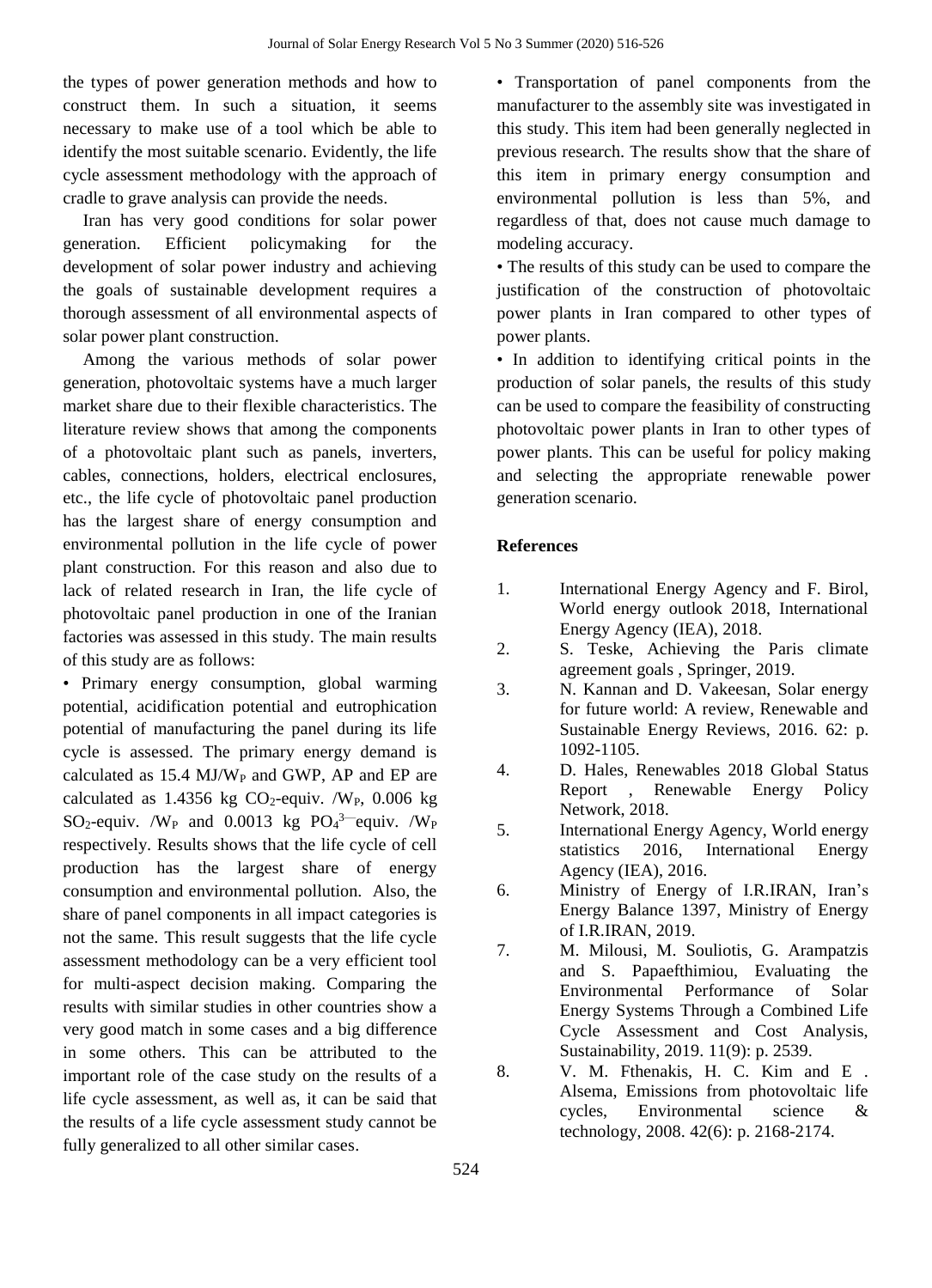- <span id="page-9-0"></span>9. International Organization for Standardization, Environmental Management: Life Cycle Assessment; Principles and Framework, ISO, 2006.
- <span id="page-9-1"></span>10. R. García-Valverde, C. Miguel, R. Martínez-Béjar and A. Urbina, Life cycle assessment study of a 4.2 kWp stand-alone photovoltaic system, solar energy, 2009. 83(9): p. 1434-1445.
- <span id="page-9-2"></span>11. A. Sumper, M. Robledo-García, R. Villafáfila-Robles, J. Bergas-Jané and J. Andrés-Peiró, Life-cycle assessment of a photovoltaic system in Catalonia (Spain), Renewable and sustainable energy reviews , 2011. 15(8): p. 3888-3896..
- <span id="page-9-3"></span>12. A. Szilágyi and G. Gróf, Estimating the environmental footprint of a grid-connected 20 MWp photovoltaic system, solar energy, 2020. 197: p. 491-497.
- <span id="page-9-4"></span>13. S. Pacca, D. Sivaraman and G. A. Keoleian, Parameters affecting the life cycle performance of PV technologies and systems, Energy Policy, 2007. 35(6): p. 3316-3326.
- <span id="page-9-5"></span>14. W. Luo et al., A comparative life-cycle assessment of photovoltaic electricity generation in Singapore by multicrystalline silicon technologies, Solar Energy Materials and Solar Cells, 2018. 174: p. 157-162.
- <span id="page-9-6"></span>15. V. Fthenakis and H. C. Kim, Photovoltaics: Life-cycle analyses, Solar Energy, 2011. 85(8): p. 1609-1628.
- 16. N. Palanov, Life-cycle assessment of Photovaltaic systems: analysis of environmental impact from the production of PV system including solar panels produced by Gaia Solar, TVBH-5074 , 2014.
- 17. N. Jungbluth, Life cycle assessment of crystalline photovoltaics in the Swiss ecoinvent database, Progress in Photovoltaics: Research and Applications , 2005. 13(5): p. 429-446.
- <span id="page-9-7"></span>18. O. Jolliet et al., IMPACT 2002+: a new life cycle impact assessment methodology, The international journal of life cycle assessment, 2003. 8(6): p. 324.
- <span id="page-9-9"></span><span id="page-9-8"></span>19. ISO 14042, Environmental Management— Life Cycle Assessment—Life Cycle Impact Assessment, ISO, 2000.
- 20. N. Achara, Solar cell standard and improved manufacturing processes, International Journal of Engineering and

Innovative Technology, 2014. 3(1): p. 162- 167.

- 21. R. Lutwack, A US view of silicon production processes, Photovoltaic Solar Energy Conference, Springer, 1981. p. 220- 227.
- 22. W. Palz and H. Zibetta, Energy pay-back time of photovoltaic modules, International Journal of Solar Energy, 1991. 10(3-4): p. 211-216.
- 23. H. Ye, W.H. Ma, B. Yang, J.Y. Ren, D.C. LIU and Y.N DAI, LCA study of metallurgical silicon process, Light Metals, 2007. 11: p. 46-49.
- 24. Y. Fu, X. Liu and Z. Yuan, Life-cycle assessment of multi-crystalline photovoltaic (PV) systems in China, Journal of Cleaner Production, 2015. 86: p. 180-190.
- 25. N. Cowern, Silicon-based photovoltaic solar cells, in Functional Materials for Sustainable Energy Applications, Woodhead Publishing, 2012. p. 3-22e.
- 26. G. Wernet, C. Bauer, B. Steubing, J. Reinhard, E. Moreno-Ruiz and B. Weidema, The ecoinvent database version 3 (part I): overview and methodology, The International Journal of Life Cycle Assessment, 2016. 21(9): 1218-1230.
- 27. V. Fthenakis, H. Kim, R. Frischknecht, M. Raugei, P. Sinha and M. Stucki, Life cycle inventories and life cycle assessment of photovoltaic systems, International Energy Agency (IEA) PVPS Task, 2011. 12.
- 28. R. Zare, J. Nouri, M. Abdoli and F. Atabi, Life cycle assessment of secondary extruded aluminum production process in industrial city of Arak, Applied Ecology and Environmental Research, 2016. 14(2): p. 125-135.
- 29. I. Boustead and G. F. Hancock, Handbook of industrial energy analysis, E. Horwood, 1979.
- 30. D. Pimentel et al., Food production and the energy crisis, Science, 1973. 182(4111): p. 443-449.
- 31. J. Leggett, Global warming: the Greenpeace report, Oxford University Press, 1990.
- 32. J. Ren, D. Xu, H. Cao, L. Dong and M. E. Goodsite, Sustainability Decision Support Framework for the Prioritization of Hydrogen Energy Systems, Hydrogen Economy, 2017. p. 225-276.